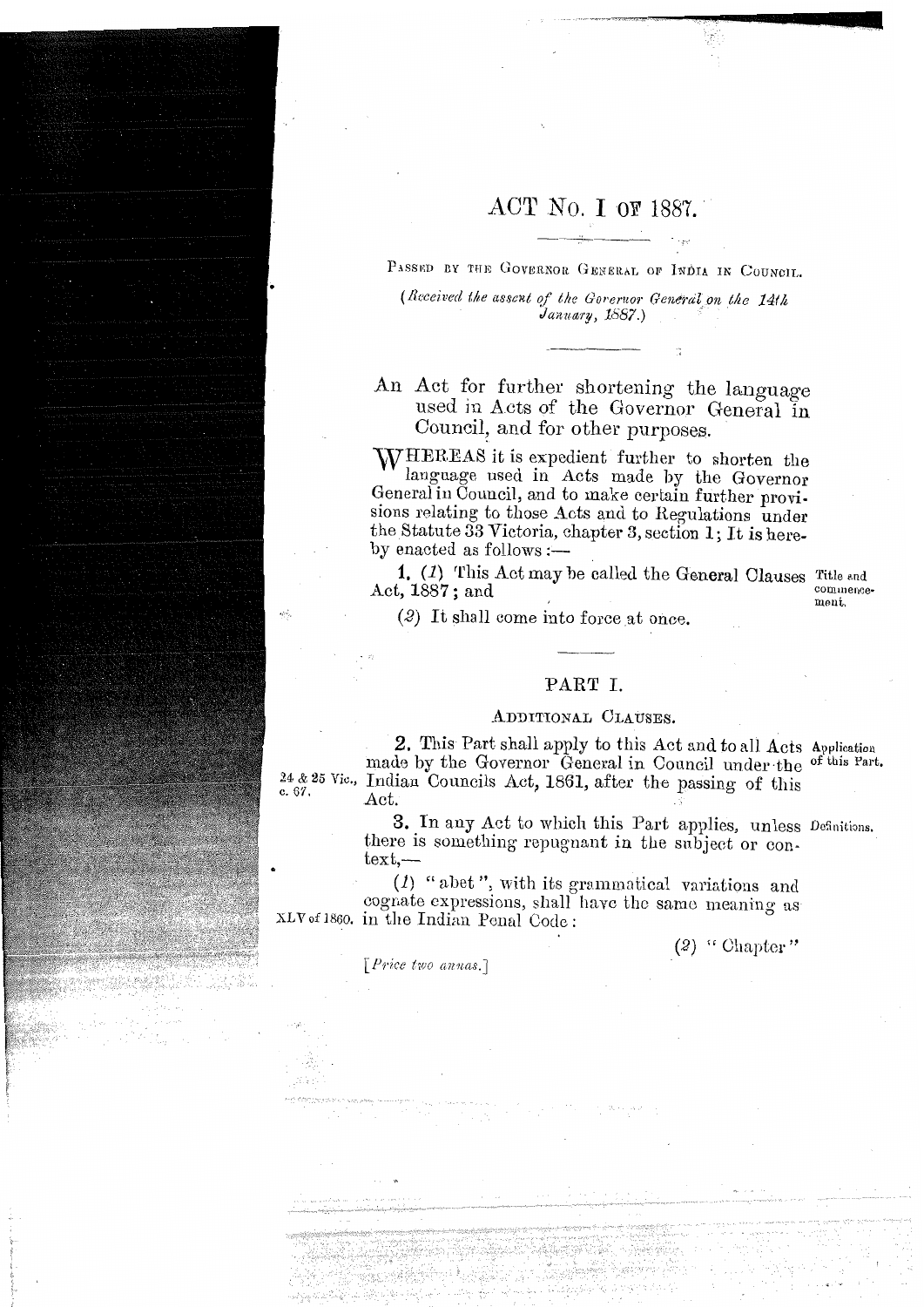(2) " Uhapter", " Part" and " schedule" shall denote, respectively, a Chapter and Part of, and schedule to, the  $\overline{Act}$  in which the word occurs :

*(3)* " sub-section " shall denote a sub-section of the section in which the word occurs:

(4) " commencement ", used with reference to an Act, shall mean the day on which the Act comes into force:

 $(5)$  " financial year" shall mean the year commencing on the first day of April :

 $(6)$  " local authority" shall mean a municipal committee, district board, body of port commissioners or other authority legally entitled to, or entrusted by the Government with, the control or management of a municipal or local fund :

**(7)** " ship " shall include every description of vessel used in navigation not exclusively propelled by oars :

(8) " master ", used with reference to a ship, shall mean any person (except a pilot or harbour-master) having for the time being control or charge of the ship :

(9) "offence" shall mean any act or omission made punishable by any law for the time being in force :

 $(10)$  " public nuisance" shall have the meaning assigned to that expression in section 268 of the Indian Penal Code :

*(11)* " registered " shall mean registered under the law for the time being in force for the registration of documents :

(12) " sign ", with its grammatical variations and cognate espressions, shall, with reference to a person who is unable to write his name, include "mark", with its grammatical variations and cognate expressions :

 $(13)$  " value", used with reference to a suit, shall mean

 $\boldsymbol{2}$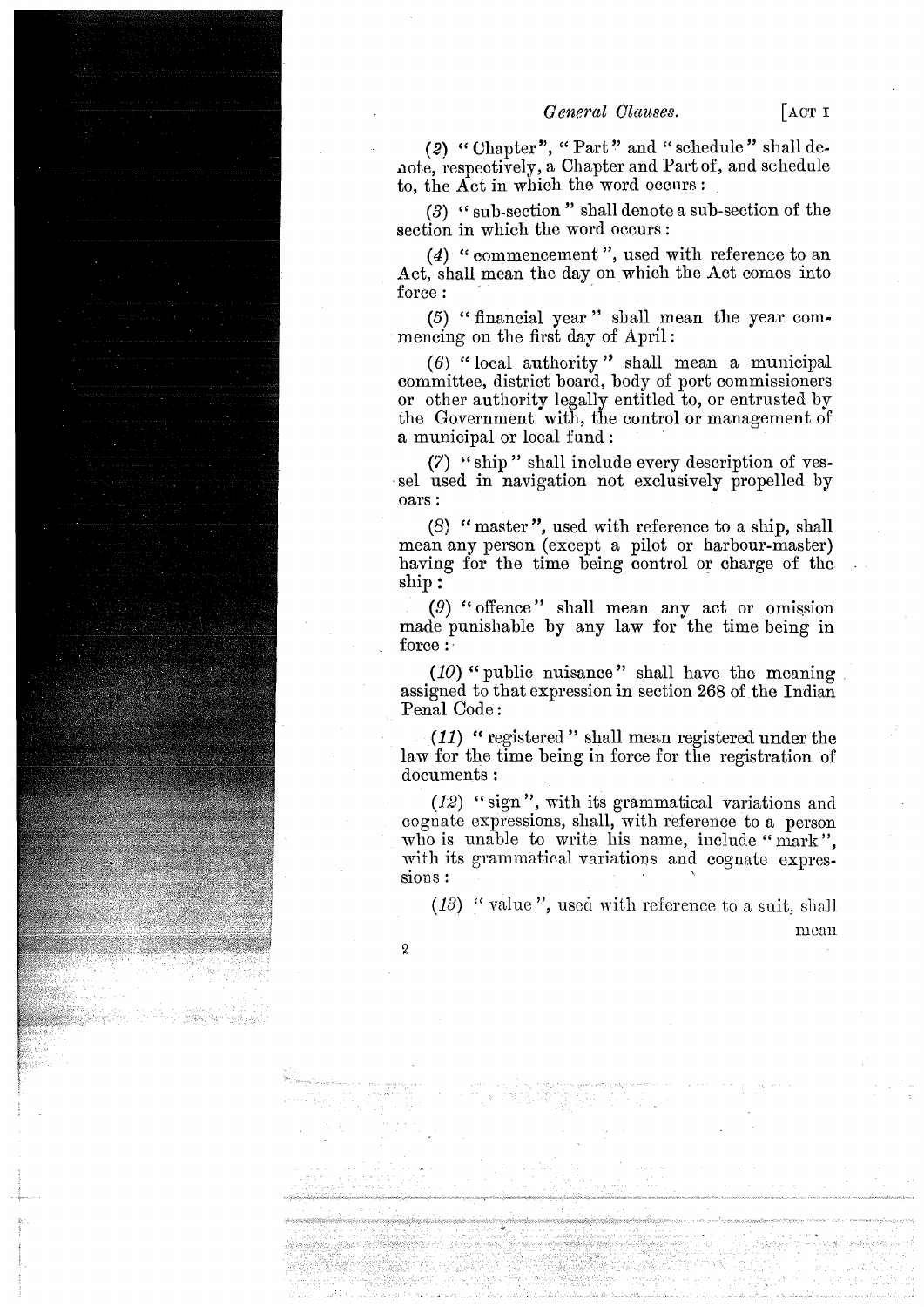mean the amount or value of the subject-matter of the suit : and

 $(14)$  " write", with its grammatical variations and cognate expressions, shall include " print " and " lithograph ", with their grammatical variations and cognate expressions.

4. Where, by an Act to which this part applies Making of and which is not to come into force immediately on rules and the passing thereof, a power is conferred on the Gov- $_{\text{orders}}^{\text{issue of}}$ ernor General in Council or on a Local Government tween **pass**or a High Court to make rules, or to issue orders  $_{\text{meancement}}^{ing \text{ and com}}$ . with respect to the application of the Act, or with **ofact.**  respect to the establishment of any Court or office or the appointment of any Judge or officer thereunder, or with respect to the person by whom, or the time when, or the place where, or the manner in which, or the fees for which, anything is to be done under the Act, the power may be exercised at any time after the passing of the Act, but rules or orders so made or issued shall not take effect till the commencement of the Act.

5. Any power conferred on the Governor General Powers **to be**  in Council or on a Local Government by an Act to  $\frac{\text{exercises}}{\text{by the}}$ which this Part applies may be exercised from time government<br>to time as occasion requires to time as occasion requires.

6. Where, by an Act to which this Part appiies, a **Provisions**  power to make rules is expressed to be given subject applicable to to the condition of the rules being made after previ- rules after ous publication, the following provisions shall apply, previous publication. **publication**, the following provisions shall apply, publication.

(I) The autliority having power to make the rules shall, before making them, publish a draft of the proposed rules for the information of persons likely to be affected thereby.

 $(2)$  The publication shall be made in such manner as that authority deems to be sufficient, or, if the condition with rcspect to previous publication so requires, in such manner as the Governor General in Council or the Local Government prescribes.

**time.** 

 $(3)$  There

3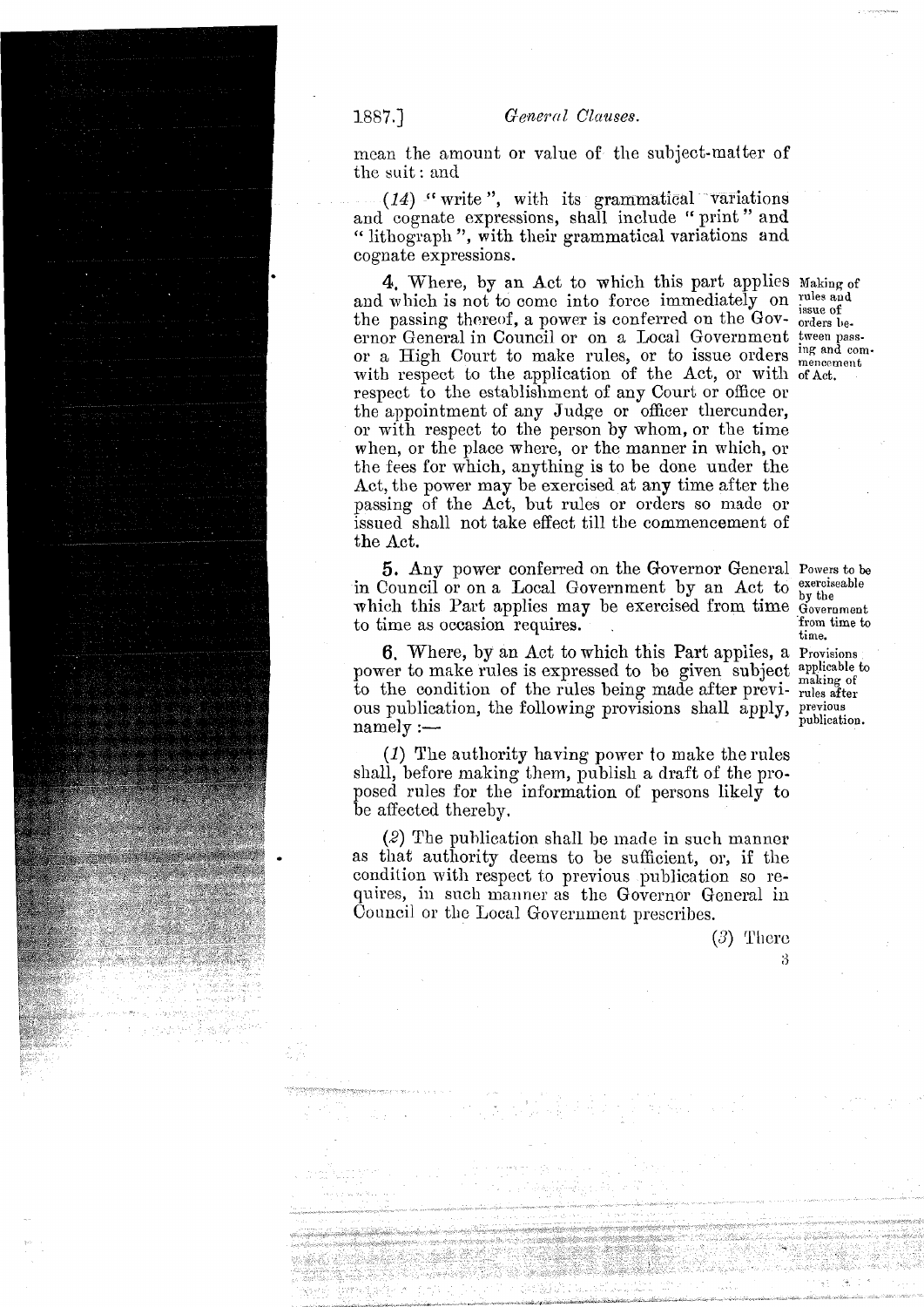(3) There shall be published with the draft a notice specifying a date at or after which the draft will be taken into consideration.

*(4)* The authority having powor to make the rules, and, where the rules are to be made with the sanction, approval or concurrence of another authority, that authority also, shall consider any objection or suggestion which may be received by the authority having power to make the rules from any person with respect to the draft before the date so specified.

 $(5)$ . The publication in an official Gazette of a rule purporting to have been made in exercise of a power to make rules after previous publication shall be conclusive proof that the rule has been duly made.

7. (1) Where a limited time from any date or from the happening of any event is appointed or allowed, by an Act to which this Part applies, for the doing of any act or the taking of any proceeding in a Court or office, and the last day of the limited time is a, day on which the Court or office is closed, then the act or proceeding shall be considered as done or taken in due time if it is done or taken on the next day afterwards on which the Court or office is open.

(2) Where, by an Act to which this Part applies, any act or proceeding is directed or allowed to be done or taken in a Court or office on a certain day, then, if the Court or office is closed on that day, the act or proceeding shall be considered as done or taken in due time if it is done or taken on the next day afterwards on which the Court or office is open.

*(3)* This section does not apply to any act or proceeding to which the Indian Limitation Act,  $1877$ , XV of 1 applies.

8. Where an act or omission constitutes an offence under two or more enactments of wllich either or any is an Act to which this Part applies, the offender shall be liable to be prosecuted and punished under either or any of those enactments, but shall not be liable to be punished twice for the same offence.

PART II.

Computation of time.

Provisions as to offences under more . than one enactment.

4